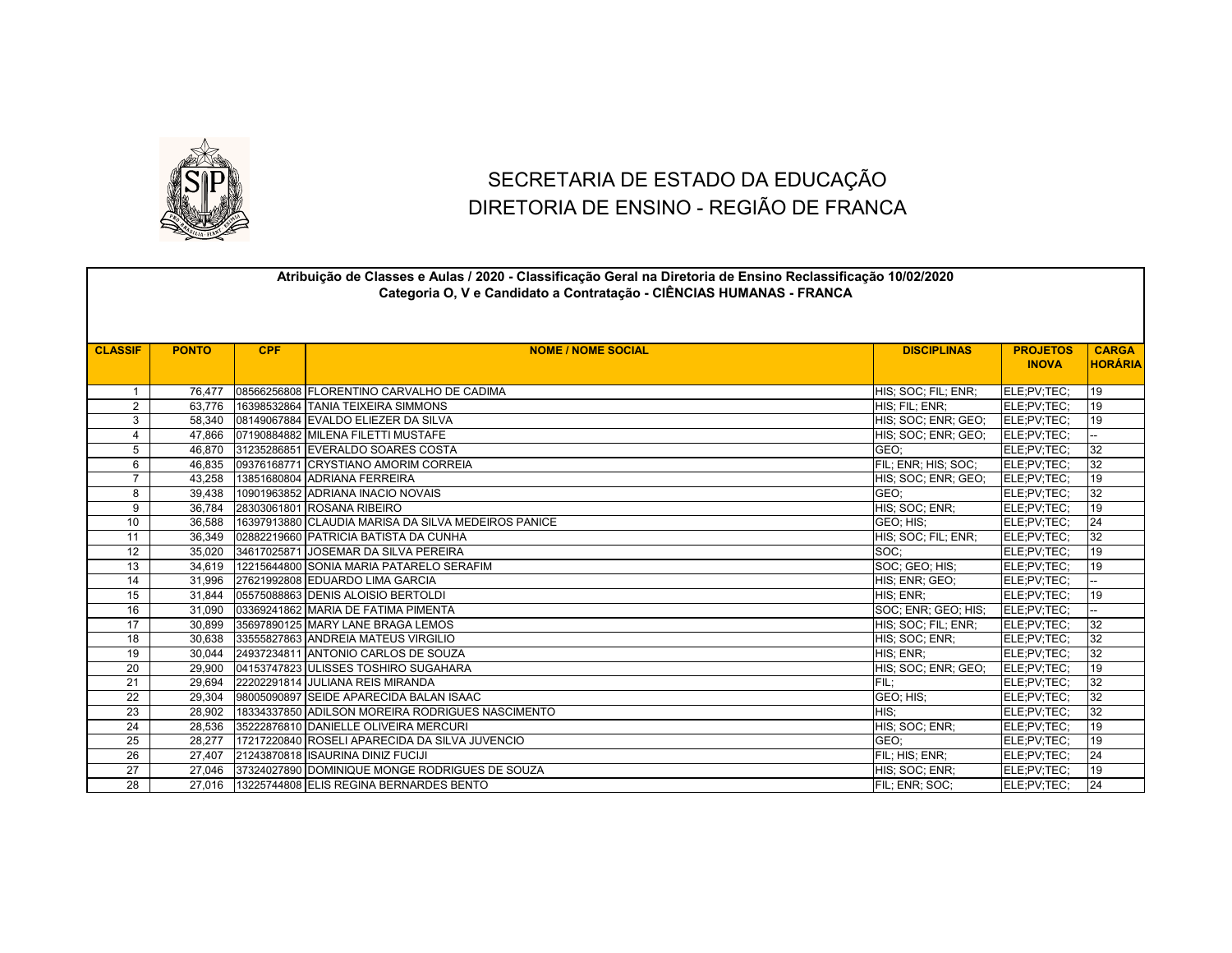| 29              |        | 26,774 38766626803 WILLIAM DE SOUZA FERNANDES    | HIS; SOC; FIL; ENR; | ELE:PV:TEC:         | 19 |
|-----------------|--------|--------------------------------------------------|---------------------|---------------------|----|
| 30              | 26,540 | 00276015878 SONIA MARIA INEZ                     | HIS; SOC; FIL; ENR; | ELE;PV;TEC;         | 19 |
| 31              | 25,900 | 06299100818 MARCOS FERREIRA COSTA                | SOC; FIL; ENR; HIS; | ELE;PV;TEC;         | 19 |
| 32              |        | 25,567 20057535809 JALES ALVES DOMINGOS          | FIL; ENR; HIS; SOC; | ELE;PV;TEC;         | 19 |
| 33              | 25,542 | 33294107870 LUIS CARLOS INGANI                   | HIS: ENR:           | ELE:PV:TEC:         | 19 |
| 34              |        | 25,344 02172175838 IARA RODRIGUES RONCA          | GEO; HIS; SOC;      | ELE;PV;TEC;         | 32 |
| 35              | 25.322 | 32855394880 TALITA CRISTINE PEREIRA              | HIS; SOC; GEO; ENR; | ELE;PV;TEC;         | 32 |
| 36              | 25,065 | 39312086804 MILLER ALVES FERREIRA                | HIS; ENR;           | ELE:PV:TEC:         | 32 |
| 37              | 24,640 | 19217093831 ANDREA ALVES BARBOSA                 | GEO:                | ELE;PV;TEC;         | 24 |
| 38              | 23,000 | 34963390809 SIMONE FERREIRA GOMES DE ALMEIDA     | HIS; SOC; ENR;      | ELE:PV:TEC:         | 32 |
| 39              | 23,000 | 08726926636 LETICIA GONCALVES ALFEU DE ALMEIDA   | HIS; SOC; ENR;      | ELE;PV;TEC;         | 32 |
| 40              | 23,000 | 33739334800 MICHELLE TATIANE SOUZA E SILVA       | HIS; SOC; ENR;      | ELE;PV;TEC;         | 32 |
| 41              | 22,946 | 55758118168 MAILZA COSTA GRUDMANN DE BENEDICTIS  | GEO; HIS;           | ELE:PV:TEC:         | 32 |
| 42              | 22,782 | 18119769805 MATILDE DE SOUSA FERREIRA TORRES     | GEO; HIS;           | ELE:PV:TEC:         | 24 |
| 43              |        | 22,632 35691872842 GISELE MENEZES BATISTA        | PSI; SOC;           | ELE;PV;TEC;         | 19 |
| 44              | 22,570 | 77643860904 MIRIAN FERREIRA DA SILVA             | GEO; HIS;           | ELE:PV:TEC:         | 32 |
| 45              | 22,362 | 41054889880 MARCELA RIBEIRO DE OLIVEIRA          | GEO; HIS;           | ELE:PV:TEC:         | 19 |
| 46              | 22,268 | 15628499803 MARISTELA DA ROCHA LEITE ALVES       | FIL: SOC:           | ELE:PV:TEC:         | 24 |
| 47              | 21,962 | 03660487830 MARIA DE FATIMA NASCIMENTO           | GEO; HIS;           | ELE:PV:TEC:         | 24 |
| 48              | 21,840 | 02060703816 BERNADETE DE LOURDES CURCIOLI        | GEO; HIS;           | ELE:PV:TEC:         | 32 |
| 49              | 21,676 | 04148214839 CARMEN DAS GRACAS SOUZA OLIVEIRA     | HIS; SOC; ENR; GEO; | ELE;PV;TEC;         | 24 |
| 50              | 21,298 | 15080473835 OLIANA MARIA DE ALMEIDA MELO         | GEO:                | ELE:PV:TEC:         | 24 |
| 51              | 21,126 | 35885421838 AGNALDO NATALINO PEREIRA DE SOUZA    | HIS: SOC: ENR:      | ELE:PV:TEC:         | 32 |
| 52              |        | 21,084 77162293972 JOSE MARIA DE OLIVEIRA JUNIOR | HIS; ENR;           | ELE;PV;TEC;         | 32 |
| 53              | 19,992 | 36124767856 ANTONIO EURIPEDES AMBROSIO ALEXANDRE | HIS; SOC; ENR;      | ELE;PV;TEC;         | 19 |
| 54              | 19,959 | 21951738829 CARLOS ROBERTO CUNHA AMORIM          | HIS: SOC: ENR:      | ELE:PV:TEC:         | 19 |
| 55              | 19,250 | 22544307854 TARCISIO MICHEL DE CARVALHO SOUSA    | HIS; SOC; ENR;      | ELE;PV;TEC;         | 32 |
| 56              | 19.208 | 39805459896 JESSICA LANA DE ALMEIDA              | HIS; FIL; ENR; GEO; | <b>IELE:PV:TEC:</b> | 24 |
| 57              | 19,136 | 04366371898 DOMINGOS ANTONIO MOREIRA             | GEO; HIS;           | ELE;PV;TEC;         | 19 |
| 58              |        | 18,914 05427348859 EDISON MESSIAS DA ROCHA       | GEO:                | ELE;PV;TEC;         | 32 |
| 59              | 18.137 | 14444250801 VALERIA RIBEIRO CAVICHIOLLI          | HIS; SOC; ENR;      | ELE:PV:TEC:         | 24 |
| 60              | 17,560 | 26953130806 REGIANE D ARC FERREIRA               | HIS; SOC; FIL; ENR; | ELE;PV;TEC;         | 32 |
| 61              |        | 17,103 11287967833 JOSUE CARVALHO NASCIMENTO     | GEO; HIS;           | ELE;PV;TEC;         | 32 |
| 62              | 16,984 | 30617823898 JJANAINA DOS REIS ALVES              | HIS; ENR;           | ELE:PV:TEC:         | 19 |
| 63              | 16,358 | 35075580840 ELCIO RAFAEL SOLA DIAS               | GEO:                | ELE;PV;TEC;         | 32 |
| 64              | 16,338 | 38923196851 TOMAS OLIVER LOPES NETTO             | HIS; FIL; ENR; GEO; | ELE:PV:TEC:         | 32 |
| 65              | 16.301 | 31423573862 FERNANDA CARDINOT DE PAULA           | HIS; SOC; ENR;      | ELE:PV:TEC:         | 19 |
| 66              | 16,110 | 17859927837 JANETE FERREIRA                      | FIL; ENR; HIS; SOC; | ELE;PV;TEC;         | 19 |
| 67              |        | 15,132 21964527856 MAISA CRISTINA DE SOUZA       | GEO:                | ELE:PV:TEC:         | 19 |
| 68              | 14.008 | 23015975803 WELLINGTON CARVALHO DE DEUS          | FIS; MAT;           | ELE:PV:TEC:         | 32 |
| 69              | 14,000 | 3161976886 SILVIO ANTONIO DE SOUZA               | FIL                 | ELE;PV;TEC;         | 32 |
| $\overline{70}$ | 13,496 | 36691713800 ADILSON CARLOS DOS SANTOS            | FIS; MAT; QUI; LIB; | ELE;PV;TEC;         |    |
| 71              | 13,434 | 40221131892 RAQUEL APARECIDA CELESTINO DE CASTRO | GEO:                | ELE;PV;TEC;         | 24 |
| 72              | 13,348 | 40838046886 FELIPE KELVYN DE BARROS              | HIS; FIL; ENR; GEO; | ELE:PV:TEC:         | 32 |
| 73              |        | 13,272 75740478804 PAULO ROBERTO PALERMO         | GEO; HIS;           | ELE;PV;TEC;         | 19 |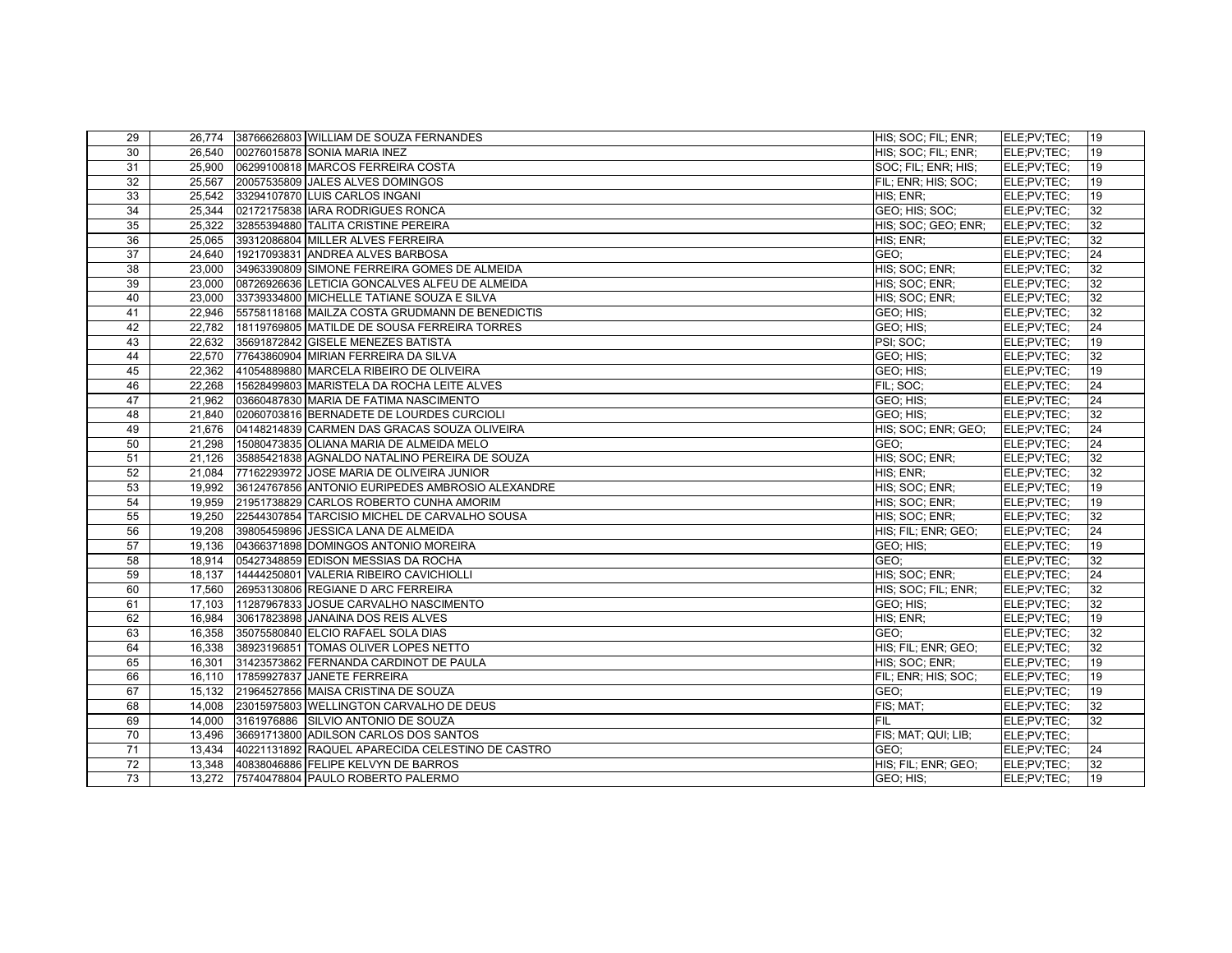| 74              |        | 13,248 21581046863 CIARLA CHAGAS DA SILVA          | HIS; SOC; ENR;      | ELE:PV:TEC: | 19 |
|-----------------|--------|----------------------------------------------------|---------------------|-------------|----|
| 75              | 12,936 | 26572390802 ULISSES ROGERIO DE LIMA                | HIS; ENR;           | ELE:PV:TEC: | 32 |
| 76              | 11,709 | 30843330848 THIAGO ANTONIO RODRIGUES DA SILVA      | HIS; ENR;           | ELE;PV;TEC; | 32 |
| $\overline{77}$ | 11.550 | 34026953831 RAQUEL MARIA OLIVEIRA MENECUCI         | HIS; SOC; ENR;      | ELE:PV:TEC: | 32 |
| 78              | 11,400 | 07397906680 TATIANE DE CARVALHO GOMES              | HIS; SOC; FIL; ENR; | ELE;PV;TEC; | 24 |
| 79              | 10,990 | 42193839808 JESSICA BUENO GOULARTE                 | HIS: SOC: ENR;      | ELE;PV;TEC; | 32 |
| 80              | 10,713 | 19636161895 LUCIANA CRISTINA DE OLIVEIRA COELHO    | HIS; ENR;           | ELE:PV:TEC: | 19 |
| 81              | 10,680 | 98070185872 MARIA JOSE TIEKO YAMADA INOUE          | FIL; ENR; HIS; SOC; | ELE;PV;TEC; | 32 |
| 82              | 10,596 | 40105877840 DANIEL STULANO                         | HIS; SOC; ENR;      | ELE:PV:TEC: | 19 |
| 83              | 10,528 | 33780008807 LUCIMARA APARECIDA DOS SANTOS          | HIS; FIL; ENR; GEO; | ELE;PV;TEC; | 32 |
| 84              | 10,508 | 15628441805 MARIA ARLETE RODRIGUES SIENNA          | FIL:                | ELE;PV;TEC; | 32 |
| 85              | 9,856  | 18334232837 ANTONIO CARLOS MOISES                  | GEO; HIS;           | ELE:PV:TEC: | 24 |
| 86              | 9,772  | 12491989840 ARNALDO FERREIRA DA SILVA              | GEO:                | ELE:PV:TEC: | 32 |
| 87              | 9,750  | 38426642810 DOUGLAS DE SOUZA MENEZES               | GEO; HIS;           | ELE;PV;TEC; | 24 |
| 88              | 9.616  | 63745585615 SANGIA MARIA LEMOS                     | HIS:                | ELE;PV;TEC; | 19 |
| 89              |        | 9,394 12215106816 ARI CESAR DE SOUSA CRUZ          | HIS: ENR:           | ELE;PV;TEC; |    |
| 90              |        | 9,372 9572327801 LEONIDAS DA CRUZ MACHADO          | SOC: FIL:           | ELE:PV:TEC: |    |
| 91              |        | 9,310 25499761850 GLAUCO DONIZETI PIMENTA LOPES    | FIS; MAT;           | ELE;PV;TEC; | 24 |
| 92              | 9.218  | 40784972842 BRUNO GUARALDO DE PAULA SILVEIRA       | HIS: SOC: ENR:      | ELE:PV:TEC: | 32 |
| 93              | 9,020  | 41193507898 SALVADOR LOPES DA SILVA JUNIOR         | HIS; FIL; ENR; GEO; | ELE;PV;TEC; | 32 |
| 94              | 9.000  | 37843689800 NIVEA LINS SANTOS                      | HIS; SOC; FIL; ENR; | ELE;PV;TEC; | 19 |
| 95              |        | 8,974 20549314890 TANIA MARIA DO CARMO             | HIS; ENR;           | ELE;PV;TEC; | 32 |
| 96              | 8,952  | 74585894853 EURIPEDES RODRIGUES SILVA              | FIS; MAT;           | ELE;PV;TEC; | 19 |
| 97              | 8.836  | 39450948879 JHAYMERSON MOURA SOUSA                 | GEO; HIS;           | ELE;PV;TEC; | 32 |
| 98              | 8,800  | 08855626663 RENATO GONCALVES ROCHA                 | FIS; MAT;           | ELE;PV;TEC; | 32 |
| 99              | 8.790  | 34948418889 VINICIUS PEREIRA JUNQUEIRA             | GEO:                | ELE;PV;TEC; | 19 |
| 100             | 8,726  | 38984312827 THIAGO HENRIQUE ALVARADO               | HIS; SOC; ENR;      | ELE;PV;TEC; | 32 |
| 101             | 8.698  | 40669456861 JAMILI DE PAULA NEVES                  | FIS: MAT:           | ELE;PV;TEC; | 32 |
| 102             | 8.662  | 06334155610 DIANA FERNANDA VAZ DE MELO DOS SANTOS  | HIS; ENR;           | ELE:PV:TEC: | 19 |
| 103             | 8,540  | 32289363847 LEANDRO MIRON FONSECA                  | GEO:                | ELE;PV;TEC; | 32 |
| 104             | 8.232  | 23044355800 DAVID PIMENTA DA MOTA                  | HIS; SOC; FIL; ENR; | ELE:PV:TEC: | 24 |
| 105             | 8,000  | 37654609825 JOÃO PAULO RISSI                       | FIL:                | ELE;PV;TEC; | 32 |
| 106             | 8,000  | 39706450858 JULIA SOUZA OLIVEIRA                   | HIS; SOC; ENR;      | ELE;PV;TEC; | 32 |
| 107             | 8,000  | 40509380816 CLARA BRAZ DOS SANTOS                  | HIS: SOC: ENR:      | ELE:PV:TEC: | 24 |
| 108             | 8.000  | 41070617873 DOUGLAS GOMES NALINI DE OLIVEIRA       | GEO; HIS; SOC; FIL; | ELE;PV;TEC; |    |
| 109             | 7,978  | 03505756733 JORCILENE CUNHA DE SOUZA               | HIS; FIL; ENR;      | ELE;PV;TEC; | 32 |
| 110             | 7,722  | 33445631816 LEANDRO BONAFINI TROVAO                | HIS: ENR:           | ELE:PV:TEC: | 19 |
| 111             | 7,468  | 41337985899 JJULIA SANTANA SILVA                   | HIS; FIL; ENR; GEO; | ELE;PV;TEC; | 24 |
| 112             | 7,445  | 17218747809 ADNALZA FERREIRA DO NASCIMENTO SCHERMA | FIL; ENR; HIS;      | ELE;PV;TEC; | 24 |
| 113             | 7.268  | 07162708897 ETNO DOS REIS CINTRA                   | GEO:                | ELE;PV;TEC; | 24 |
| 114             | 6.930  | 41799198855 IARA MAIRA CANGUSSU ARZANI             | HIS; SOC; ENR;      | ELE:PV:TEC: | 24 |
| 115             | 6,410  | 07443121830 MARCOS ANTONIO BORGES                  | HIS; SOC; ENR;      | ELE;PV;TEC; | 19 |
| 116             | 6.208  | 35927405800 BRUNO HENRIQUE ALVES HONORIO           | HIS: SOC: ENR:      | ELE;PV;TEC; | 19 |
| 117             |        | 5,318 34998437810 TAMYRIS CRISTINA DE OLIVEIRA     | FIL; ENR; HIS;      | ELE:PV:TEC: | 32 |
| 118             | 5.264  | 35006794801 TAISE BRANQUINHO DE CARLOS             | GEO; HIS;           | ELE;PV;TEC; | 32 |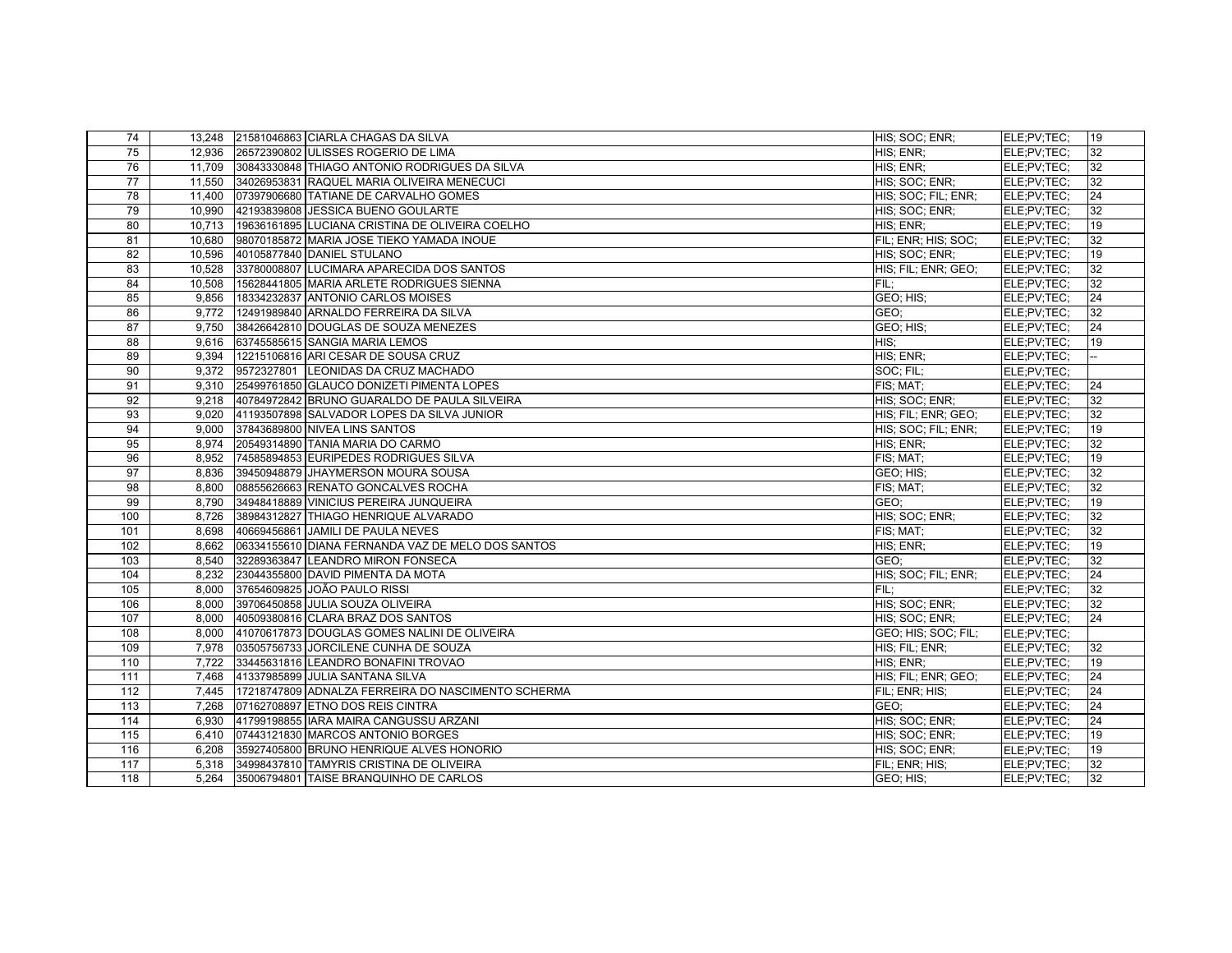| 119 |       | 4,970 22452385832 KELSON ANTONIO MAXIMIANO                        | HIS; SOC; ENR;      | ELE;PV;TEC; | 32 |
|-----|-------|-------------------------------------------------------------------|---------------------|-------------|----|
| 120 | 4.944 | 04403787886 MARIA CELIA DE ALMEIDA                                | FIL: ENR: SOC:      | ELE;PV;TEC; | 19 |
| 121 |       | 4,840 37032248861 THIAGO GONZALES SILVEIRA                        | GEO; HIS;           | ELE:PV:TEC: | 19 |
| 122 |       | 4.812 37183971880 EULER OTOBONI RANGEL                            | GEO:                | ELE;PV;TEC; | 24 |
| 123 |       | 4,676 31868299848 CARLOS ALBERTO MACHADO                          | HIS; ENR;           | ELE:PV:TEC: | 19 |
| 124 |       | 4,472 32676454846 WELLINGTON PAIM                                 | FIS; MAT;           | ELE;PV;TEC; | 19 |
| 125 | 4.412 | 37167269824 RAFAEL HENRIQUE DA SILVA                              | HIS; SOC; ENR;      | ELE:PV:TEC: | 32 |
| 126 | 3,988 | 34757786883 JULIANO APARECIDO ELIAS                               | HIS; FIL; ENR; GEO; | ELE;PV;TEC; | 32 |
| 127 | 3,654 | 37811379880 CAMILA CAROLINE LIMA DE OLIVEIRA                      | HIS; SOC; ENR;      | ELE;PV;TEC; |    |
| 128 | 3.556 | 36844067836 FELIPE HENRIQUE DA SILVA                              | GEO: HIS:           | ELE:PV:TEC: | 32 |
| 129 | 3,486 | 41163576859 FLAVIA LAURA COMASSIO                                 | GEO; HIS;           | ELE;PV;TEC; | 32 |
| 130 | 3.468 | 22970280833 DEBORAH KELLY SALOMAO                                 | HIS; ENR;           | ELE:PV:TEC: | 32 |
| 131 | 3.465 | 42298441820 LEONARDO ANTONIO ROSA                                 | HIS; SOC; ENR;      | ELE:PV:TEC: | 19 |
| 132 | 3,444 | 43388421803 RAMON MATOS MAZETO                                    | HIS: SOC:           | ELE;PV;TEC; | 24 |
| 133 | 3.430 | 40884360830 VANESSA MAGALHAES SPIRLANDELLI                        | HIS; SOC; ENR;      | ELE;PV;TEC; | 32 |
| 134 |       | 3.374 27430236863 FABIANO APARECIDO LAFALCE                       | HIS: SOC: ENR:      | ELE:PV:TEC: |    |
| 135 | 3,080 | 39782870803 PEDRO GUIMARAES FACIROLI                              | SOC; FIL; ENR; GEO; | ELE;PV;TEC; | 32 |
| 136 | 2.982 | 30623469812 KENIA GILMARA GABRIEL                                 | HIS: SOC: FIL: ENR: | ELE:PV:TEC: | 32 |
| 137 |       | 2,968 44324852804 RAFAEL FABIANO SILVA                            | HIS; FIL; ENR;      | ELE:PV:TEC: | 24 |
| 138 | 2,940 | 37535329837 ANDRÉ GARCIA                                          | GEO;                | ELE;PV;TEC; | 32 |
| 139 | 2,876 | 37708069807 ALLISON KLEBER DE OLIVEIRA                            | GEO:                | ELE;PV;TEC; | 24 |
| 140 |       | 2,744 13859835823 KENIA MARA VALERINI                             | HIS; SOC; ENR;      | ELE;PV;TEC; | 24 |
| 141 | 2,632 | 22365468829 TANIA APARECIDA FACIROLI DA SILVA                     | GEO; HIS; SOC; FIL; | ELE;PV;TEC; | 32 |
| 142 | 2.520 | 13231781809 LUCIMAR RANUZZI DA SILVA CARDOSO MATOS                | HIS: SOC: ENR:      | ELE;PV;TEC; | 32 |
| 143 | 2,492 | 43233273827 VINICIUS RODRIGUES                                    | HIS; ENR;           | ELE;PV;TEC; | 32 |
| 144 | 2,492 | 14209417807 PAULO LUÍS DE MORAES / PAULO                          | HIS; SOC; ENR;      | ELE;PV;TEC; | 32 |
| 145 | 2.394 | 35178444892 RODRIGO ROGERIO                                       | GEO; HIS;           | ELE:PV:TEC: | 32 |
| 146 | 2,276 | 39661694877 LUKE RODRIGUES FERREIRA DE MENEZES / LUKE             | HIS; SOC; ENR;      | ELE;PV;TEC; |    |
| 147 | 2.268 | 33182749846 MARIANA PEREIRA NOCERA ALVES MACHADO / MARIANA NOCERA | HIS; FIL; ENR; GEO; | ELE:PV:TEC: | 32 |
| 148 | 2,254 | 42717644857 WILLIAM PARREIRA ALVES                                | HIS: SOC: FIL: ENR: | ELE:PV:TEC: | 32 |
| 149 | 2,132 | 44549124830 LUCAS DURAES DE OLIVEIRA                              | HIS: SOC:           | ELE:PV:TEC: | 24 |
| 150 | 2,088 | 40014094886 CAIRO VILELA                                          | HIS; SOC; FIL; ENR; | ELE;PV;TEC; | 24 |
| 151 | 2,000 | 25990425856 ALESSANDRA CRISTINA MOSCARDINI CARVALHO               | HIS:                | ELE;PV;TEC; | 32 |
| 152 | 2,000 | 29354395899 ELAINE APARECIDA GLEGORIO                             | HIS; SOC; ENR;      | ELE:PV:TEC: | 19 |
| 153 | 2.000 | 11287895824 MARCIO AUGUSTO DA SILVA                               | FIL: ENR; SOC:      | ELE:PV:TEC: | 19 |
| 154 | 2,000 | 18329976858 SAMUEL EURIPEDES JUSTINO                              | GEO;                | ELE;PV;TEC; | 32 |
| 155 | 2,000 | 31606496875 BRUNO VINICIUS RODRIGUES                              | GEO; HIS;           | ELE:PV:TEC: | 32 |
| 156 | 1.872 | 21696154820 RODRIGO APARECIDO DEMACQ                              | HIS; SOC; FIL; ENR; | ELE:PV:TEC: | 32 |
| 157 | 1,708 | 39694137888 RENATA RUGGIERI                                       | SOC; FIL; ENR; GEO; | ELE;PV;TEC; | 32 |
| 158 | 1.532 | 13882802804 IONICI RODRIGUES DE OLIVEIRA                          | GEO:                | ELE:PV:TEC: | 32 |
| 159 | 1.288 | 41095225871 TANIA IDALICE NUNES PEREIRA                           | HIS; ENR;           | ELE;PV;TEC; | 32 |
| 160 | 1,250 | 34554485854 RAISSA IARA PEREIRA CUNHA                             | GEO; HIS;           | ELE;PV;TEC; | 24 |
| 161 | 1.244 | 41849829802 BRUNA ADRIELY GARCIA                                  | GEO; HIS; SOC; FIL; | ELE:PV:TEC: |    |
| 162 | 1.000 | 10888277806 SILVANA APARECIDA GUEDES PEREIRA                      | HIS: SOC: ENR:      | ELE:PV:TEC: | 19 |
| 163 | 0.966 | 33974796819 ELIANE LOURDES LEANDRO ARTIAGA / ELIANE               | HIS: FIL: GEO:      | ELE;PV;TEC; | 32 |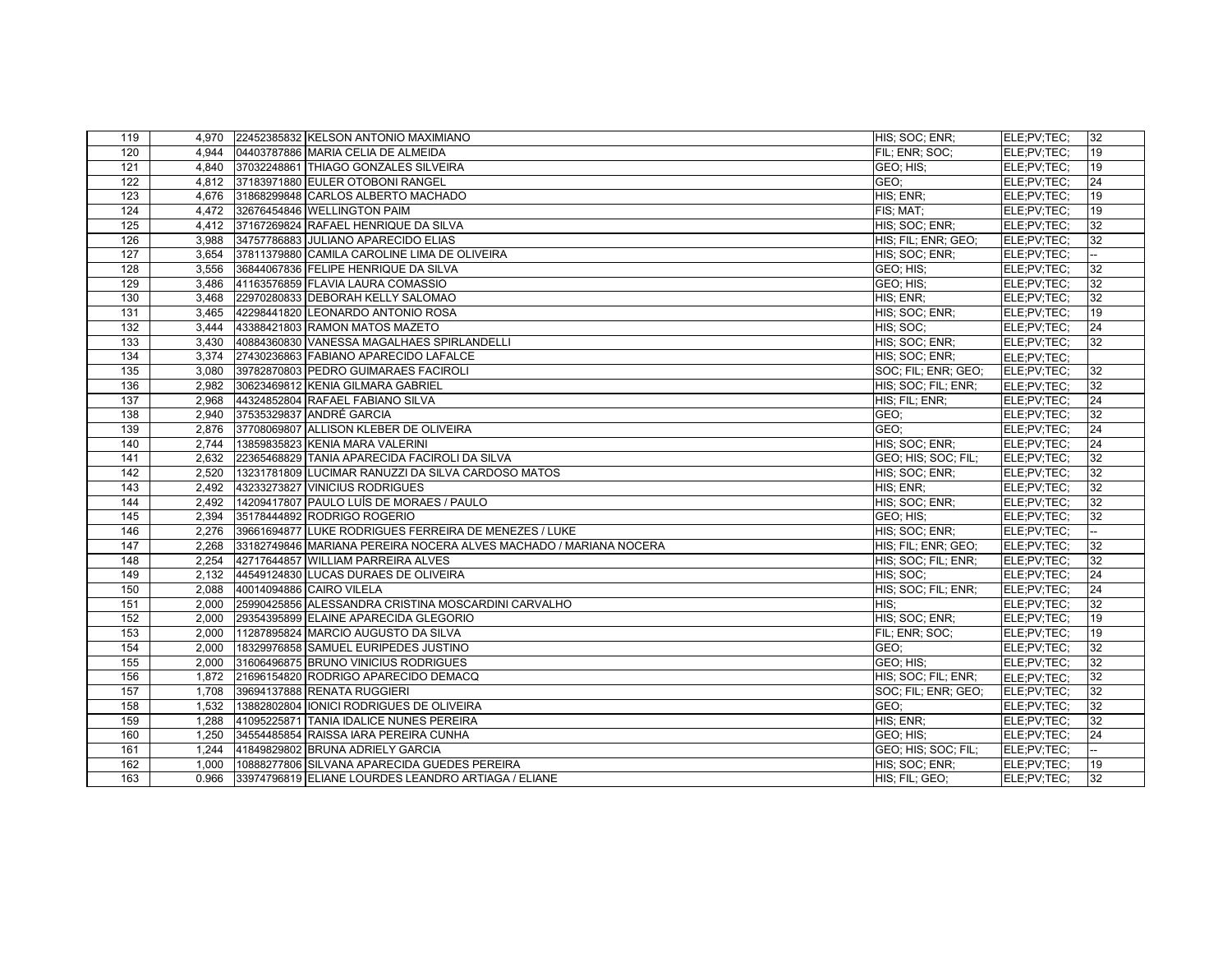| 164 |              | 0.798 40952491885 RODRIGO RODRIGUES GRANEIRO SILVA          | GEO:                | ELE;PV;TEC; | 32 |
|-----|--------------|-------------------------------------------------------------|---------------------|-------------|----|
| 165 | 0.742        | 02643888871 LADISLAU RANZANI                                | GEO:                | ELE;PV;TEC; | 32 |
| 166 |              | 0.646 41445281899 AMANDA CAROLINE DA SILVEIRA               | HIS; ENR;           | ELE:PV:TEC: | 32 |
| 167 | 0.604        | 43443126863 RAUL BORGES DE FREITAS                          | HIS; ENR;           | ELE;PV;TEC; | 24 |
| 168 |              | 0.518 39624468850 TAMIRIS FACIROLI DA SILVA                 | GEO; HIS;           | ELE:PV:TEC: | 24 |
| 169 | 0.434        | 42095551850 MAÍSA STEFANI SOARES                            | HIS; SOC; ENR;      | ELE;PV;TEC; | 32 |
| 170 | 0.434        | 45397804843 DOUGLAS ROBERTO MONTEIRO                        | HIS; FIL; ENR;      | ELE;PV;TEC; | 32 |
| 171 | 0.376        | 11726087689 LUIS CARLOS SERAPIÃO                            | HIS; SOC; FIL; ENR; | ELE:PV:TEC: | 32 |
| 172 | 0.333        | 39624468850 TAMIRIS MARIA FACIROLI DA SILVA                 | GEO; HIS;           | ELE:PV:TEC: | 32 |
| 173 | 0.320        | 37749812806 PATRICIA DANIELLE DA SILVA                      | GEO:                | ELE;PV;TEC; | 24 |
| 174 | 0.294        | 35111192867 MILENA BRENTINI SANTIAGO                        | SOC:                | ELE:PV:TEC: | 19 |
| 175 |              | 0.224 41844855880 ALEXANDRE DAS NEVES UBIALI ARAUJO ALMEIDA | SOC; ENR; GEO; HIS; | ELE:PV:TEC: | 32 |
| 176 | 0.126        | 34662116899 TAMIRIS BORGES MENDONCA PEREZ                   | GEO:                | ELE:PV:TEC: | 19 |
| 177 | 0.108        | 39206188828 MARCOS VINICIUS ROGERIO MIQUELACI DA SILVA      | GEO; HIS; SOC;      | ELE:PV:TEC: | 32 |
| 178 | $\Omega$     | 34118734850 TAIGUARA DOS REIS ALVES                         | HIS: ENR:           | ELE:PV:TEC: | 19 |
| 179 | $\mathbf{0}$ | 16211461895 RODRIGO NAQUES FALEIROS                         | HIS; SOC; ENR;      | ELE;PV;TEC; | 19 |
| 180 | $\Omega$     | 22270800869 RAQUEL LEOCADIO FERREIRA                        | FIL:                | ELE;PV;TEC; | 32 |
| 181 | $\Omega$     | 32801544809 MARIANA ANSCHAU                                 | GEO;                | ELE;PV;TEC; | 19 |
| 182 | $\mathbf 0$  | 38178722836 FERNANDO HENRIQUE BORGES SILVA                  | GEO:                | ELE:PV:TEC: | 24 |
| 183 | $\Omega$     | 32601132825 ARQUIMEDES FUGA VAISMENOS                       | HIS: SOC: ENR:      | ELE;PV;TEC; | 19 |
| 184 | $\Omega$     | 60454879318 ELINA DOS SANTOS ACIOLE SANTANA                 | FIS: CFB:           | ELE;PV;TEC; | 19 |
| 185 | $\mathbf{0}$ | 43124465806 ELIMAIRA CRISTINA RANGEL                        | HIS; ENR;           | ELE;PV;TEC; | 32 |
| 186 | $\Omega$     | 46274085874 JULIA CRISTINA BOUGLEUX SOARES                  | HIS; SOC; FIL; ENR; | ELE;PV;TEC; | 32 |
| 187 | $\mathbf 0$  | 46295074855 BRUNO DA SILVA BATISTA                          | HIS; FIL:           | ELE;PV;TEC; | 32 |
| 188 | $\mathbf 0$  | 00772673896 VILSON PINHEIRO VICTOR                          | HIS; SOC; ENR; GEO; | ELE:PV:TEC: | 24 |
| 189 | $\Omega$     | 01985633884 JOAO BATISTA MAMEDIO                            | HIS; ENR;           | ELE;PV;TEC; | 19 |
| 190 | $\mathbf 0$  | 03660467804 VERA CINTRA VILELA                              | GEO; HIS;           | ELE;PV;TEC; | 32 |
| 191 | $\mathbf 0$  | 04890800816 VILSON DOS REIS OLIVEIRA                        | HIS; ENR;           | ELE:PV:TEC: | 24 |
| 192 | $\Omega$     | 04762078867 MARIO CESAR PIMENTA                             | HIS; SOC; ENR;      | ELE;PV;TEC; | 24 |
| 193 | $\mathbf 0$  | 10913967874 EDSON DOS SANTOS                                | FIL:                | ELE:PV:TEC: | 32 |
| 194 | $\mathbf 0$  | 14452522874 ARNALDO FELIX DA SILVA                          | FIL: SOC:           | ELE:PV:TEC: | 19 |
| 195 | $\Omega$     | 15072232859 RICARDO CEZAR LOPES FERNANDES                   | HIS; ENR;           | ELE;PV;TEC; | 32 |
| 196 | $\mathbf 0$  | 00590159690 ROSILEI APARECIDA DE ANDRADE FONSECA            | GEO:                | ELE;PV;TEC; | 24 |
| 197 | $\Omega$     | 17865899823 WAGNER FERREIRA NUNES                           | FIL; ENR;           | ELE:PV:TEC: | 32 |
| 198 | $\Omega$     | 27241098803 ROGERIO NAVARRO DE ANDRADE                      | GEO:                | ELE;PV;TEC; | 32 |
| 199 | $\mathbf{0}$ | 18656386840 MARCOS ANTONIO ASSUNÇÃO ALVES                   | FIL; HIS;           | ELE;PV;TEC; | 32 |
| 200 | $\Omega$     | 19023592832 STELAMAR DE JESUS DYRCS / STELAMAR DYRCZ        | HIS: ENR: GEO:      | ELE:PV:TEC: | 32 |
| 201 | $\mathbf 0$  | 29729652805 JOAO JUSTINO DA SILVA JUNIOR                    | HIS; FIL; ENR; GEO; | ELE;PV;TEC; | 32 |
| 202 | $\mathbf{0}$ | 30299670856 ADRIANO REIS DE ASSIS                           | HIS; SOC; FIL; ENR; | ELE;PV;TEC; | 32 |
| 203 | $\Omega$     | 29758454803 MORGANA DE AGUIAR RIBEIRO LOPES                 | GEO:                | ELE;PV;TEC; | 32 |
| 204 | $\Omega$     | 31185615806 FERNANDA CRISTINA FERNANDES DE SOUZA FONSECA    | GEO:                | ELE:PV:TEC: | 32 |
| 205 | $\mathbf{0}$ | 08682677679 RICARDO TAVARES CHAGAS                          | HIS; FIL; ENR; GEO; | ELE;PV;TEC; | 32 |
| 206 | $\Omega$     | 35135715851 MANUELA DAMASIO SOARES DA COSTA                 | HIS; SOC; FIL; ENR; | ELE:PV:TEC: | 19 |
| 207 | $\Omega$     | 37954567893 VINYCIUS FERNANDO BATISTA                       | HIS: SOC:           | ELE:PV:TEC: | 24 |
| 208 | $\Omega$     | 39272734819 YURI LEITE SANTOS                               | HIS; SOC; ENR;      | ELE;PV;TEC; | 32 |